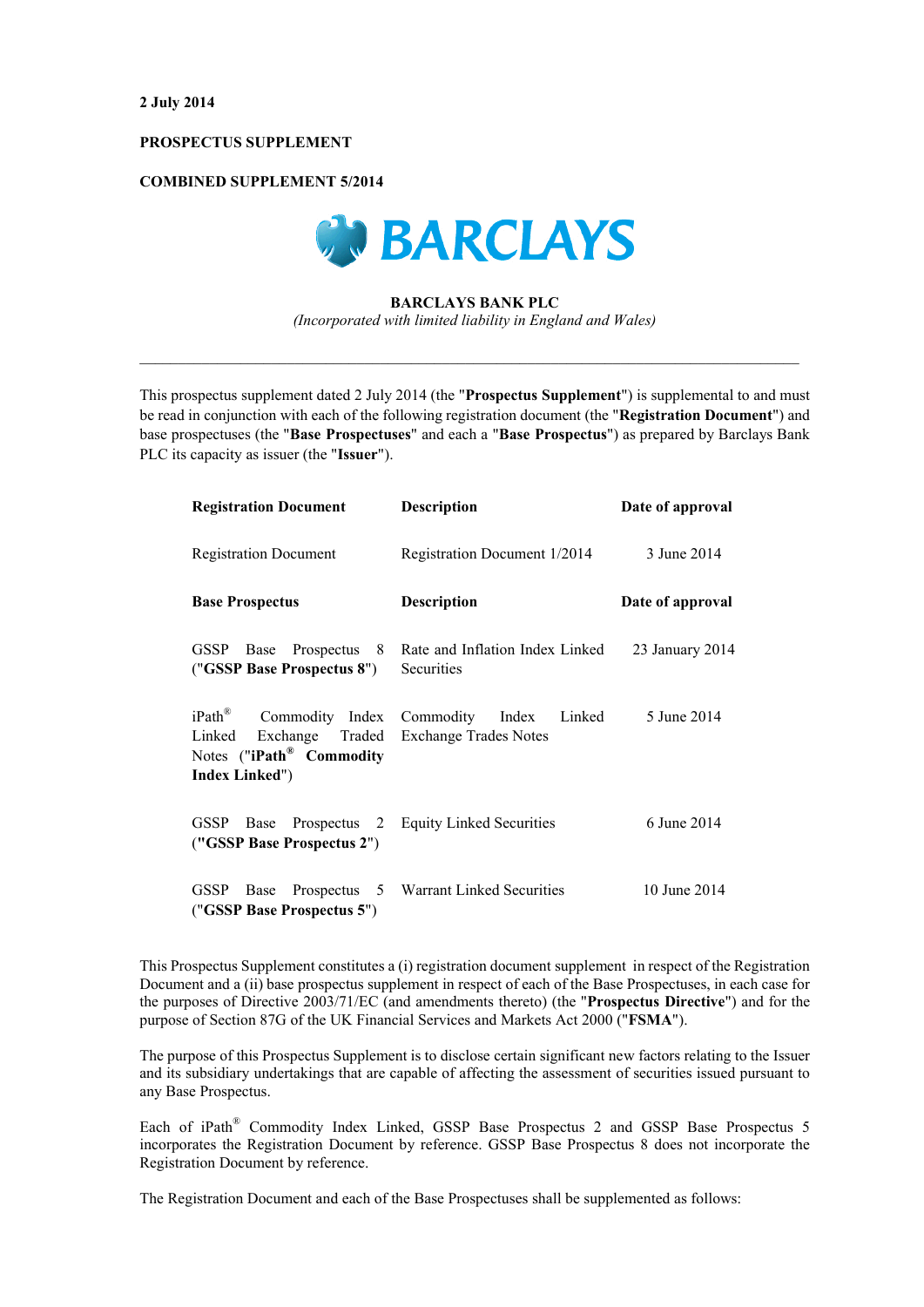### **(a) Amendments in relation to regulatory matters**

# (i) **Registration Document, iPath® Commodity Index Linked, GSSP Base Prospectus 2 and GSSP Base Prospectus 5**:

In respect of each of the Registration Document, iPath® Commodity Index Linked, GSSP Base Prospectus 2 and GSSP Base Prospectus 5, the information appearing in '*The Issuer and the Group - Legal, Competition and Regulatory Matters*' is updated by including the following additional information:

#### "**Alternative Trading Systems and High-Frequency Trading**

The SEC and the New York State Attorney General (NYAG) have been investigating a range of issues associated with alternative trading systems (ATSs) and the activities of high-frequency traders. The Group has been providing information to the authorities in response to their enquiries (the "**ATSs and HFT Proceedings**").

On 25 June 2014, the NYAG filed a complaint against Barclays PLC and Barclays Capital Inc. in the Supreme Court of the State of New York alleging, amongst other things, that Barclays PLC and Barclays Capital Inc. engaged in fraud and deceptive practices in connection with LX Liquidity Cross, the Group's SEC-registered ATS. The NYAG complaint seeks unspecified monetary damages and injunctive relief."

# (ii) **GSSP Base Prospectus 8**:

In respect of GSSP Base Prospectus 8, the information appearing in '*The Issuer and the Group* – *Competition and Regulatory Matters*' is updated by including the following information:

# "**Alternative Trading Systems and High-Frequency Trading**

The SEC and the New York State Attorney General (NYAG) have been investigating a range of issues associated with alternative trading systems (ATSs) and the activities of high-frequency traders. Barclays PLC and its subsidiary undertakings have been providing information to the authorities in response to their enquiries.

On 25 June 2014, the NYAG filed a complaint against Barclays PLC and Barclays Capital Inc. in the Supreme Court of the State of New York alleging, amongst other things, that Barclays PLC and Barclays Capital Inc. engaged in fraud and deceptive practices in connection with LX Liquidity Cross, the Group's SEC-registered ATS. The NYAG complaint seeks unspecified monetary damages and injunctive relief."

# **(b) Amendments to '***Legal Proceedings***'**

# (i) **Registration Document, iPath® Commodity Index Linked, GSSP Base Prospectus 2 and GSSP Base Prospectus 5:**

In respect of each of the Registration Document, iPath® Commodity Index Linked, GSSP Base Prospectus 2 and GSSP Base Prospectus 5, the information appearing in '*General Information* – *Legal Proceedings*' is updated by including the following additional information:

#### "**Legal Proceedings**

Save as disclosed in respect of the Citi Proceedings, ADS Proceedings, and the RMBS Proceedings (in each case under the section headed, "Legal, Competition and Regulatory Matters" above), and the Devonshire Proceedings, LIBOR Proceedings, FX Trading Proceedings, Benchmark Proceedings, FERC Proceedings, BDC Finance Proceedings, CDS Proceedings, Qatar Holding Proceedings and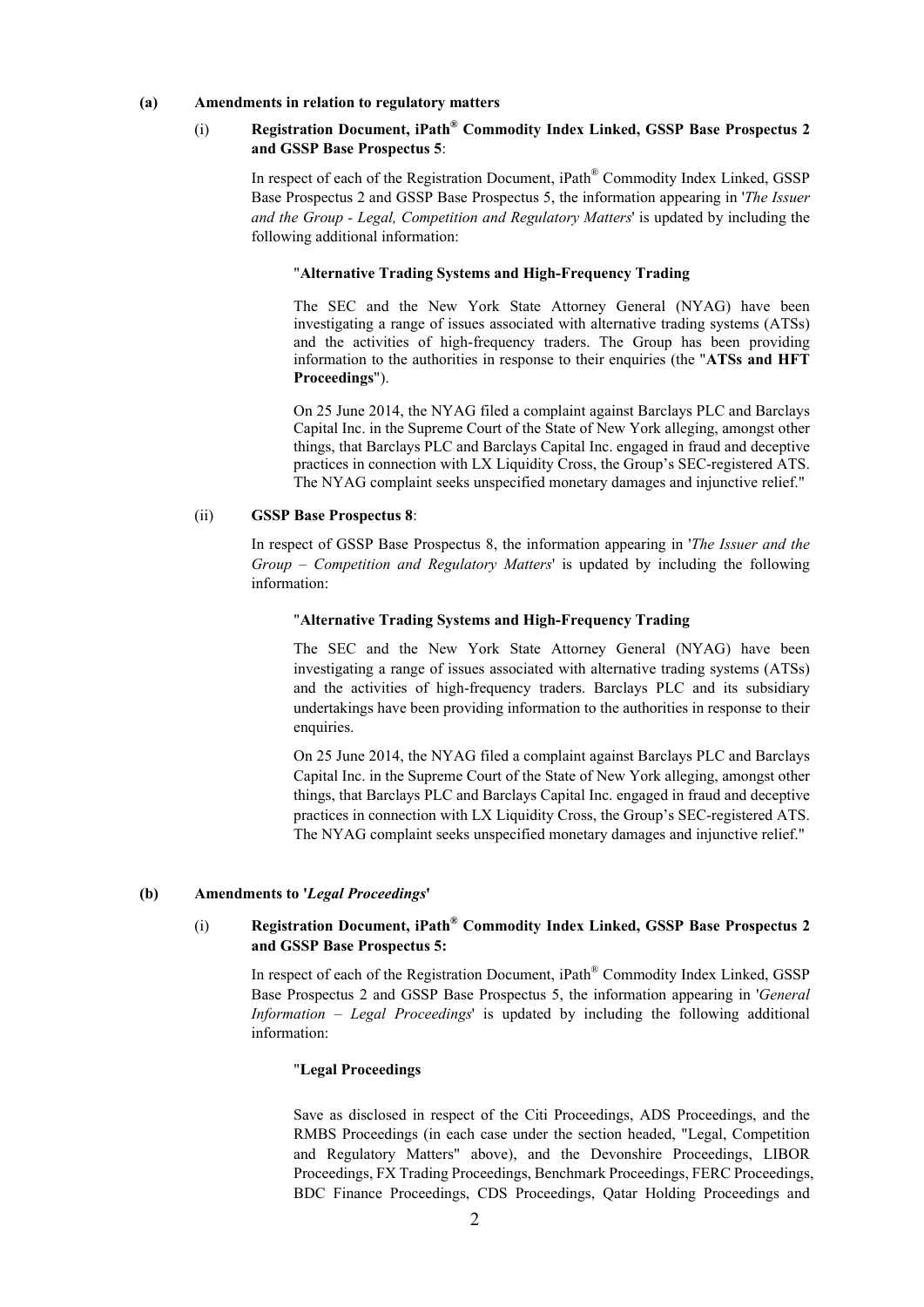ATSs and HFT Proceedings (in each case under the section headed, "Regulatory Inquiries" above), there are no, and have not been, any governmental, legal or arbitration proceedings (including any such proceedings which are pending or threatened of which the Issuer is aware), which may have or have had during the 12 months preceding the date of this Registration Document, a significant effect on the financial position or profitability of the Issuer and/or the Bank Group."

### (ii) **GSSP Base Prospectus 8:**

In respect of GSSP Base Prospectus 8, the information appearing in '*Information relating to the Issuer* – *Legal Proceedings*' is updated by including the following additional information:

## "**Legal Proceedings**

Save as disclosed under 'The Issuer and the Group — Competition and Regulatory Matters' (under the headings 'Investigations into LIBOR, ISDAfix and other Benchmarks', 'Investigations into Foreign Exchange Trading', 'Interest Rate Hedging Products Redress', 'Payment Protection Insurance Redress', 'Federal Energy Regulatory Commission Investigation', 'Credit Default Swap (CDS) Antitrust Investigations', Investigations into Certain Agreements', and 'Alternative Trading Systems and High-Frequency Trading') and 'The Issuer and the Group — Legal Proceedings' under the headings 'Lehman Brothers', 'American Depositary Shares', 'Mortgage Related Activity and Litigation', 'Devonshire Trust', 'LIBOR and other Benchmarks Civil Actions', 'Civil Action in Respect of Foreign Exchange Trading' and 'Other Legal and Regulatory Proceedings'), Note 28 (Provisions) on pages 301 to 302 of the Joint Annual Report and Note 30 (Legal, Competition and Regulatory Matters) on pages 303 to 309 of the Joint Annual Report, there are no governmental, legal or arbitration proceedings (including any such proceedings which are pending or threatened of which the Issuer is aware), which may have or have had during the 12 months preceding the date of this Base Prospectus, a significant effect on the financial position or profitability of the Issuer and/or the Group."

Terms defined in the Registration Document and the Base Prospectuses shall, unless the context otherwise requires, have the same meanings when used in the Prospectus Supplement (in relation to the Registration Document or the relevant Base Prospectus (as applicable)). This Prospectus Supplement is supplemental to, and should be read in conjunction with the Registration Document and each Base Prospectus (as applicable) and other supplements to the Registration Document and relevant Base Prospectus (as applicable). To the extent that there is any inconsistency between (a) any statement in this Prospectus Supplement (in relation to the Registration Document or any Base Prospectus (as applicable)) and (b) any other statement in, or incorporated by reference in the Registration Document or any Base Prospectus (as applicable), the statements in (a) above shall prevail.

Investors should be aware of their rights under Section 87Q(4) to (6) of the Financial Services and Markets Act 2000. Investors who have agreed to purchase or subscribe for Securities before this supplement was published have the right, exercisable within two working days after the date on which this Prospectus Supplement is published, to withdraw their acceptances. Such right shall expire on 4 July 2014. Investors should contact the distributor from which they agreed to purchase or subscribe the Securities in order to exercise their withdrawal rights.

References to the Registration Document and each Base Prospectus shall hereafter mean, respectively, the Registration Document and the relevant Base Prospectus as supplemented by this Prospectus Supplement. The Issuer has taken all reasonable care to ensure that the information contained in the Registration Document and each Base Prospectus, as supplemented by this Prospectus Supplement, is, to the best of its knowledge, in accordance with the facts and contains no omission likely to affect its import and accepts responsibility accordingly. Save as disclosed in this Prospectus Supplement, no significant new factor, material mistake or inaccuracy relating to the information included in each of the Registration Document and Base Prospectuses which is capable of affecting the assessment of the securities issued pursuant to the